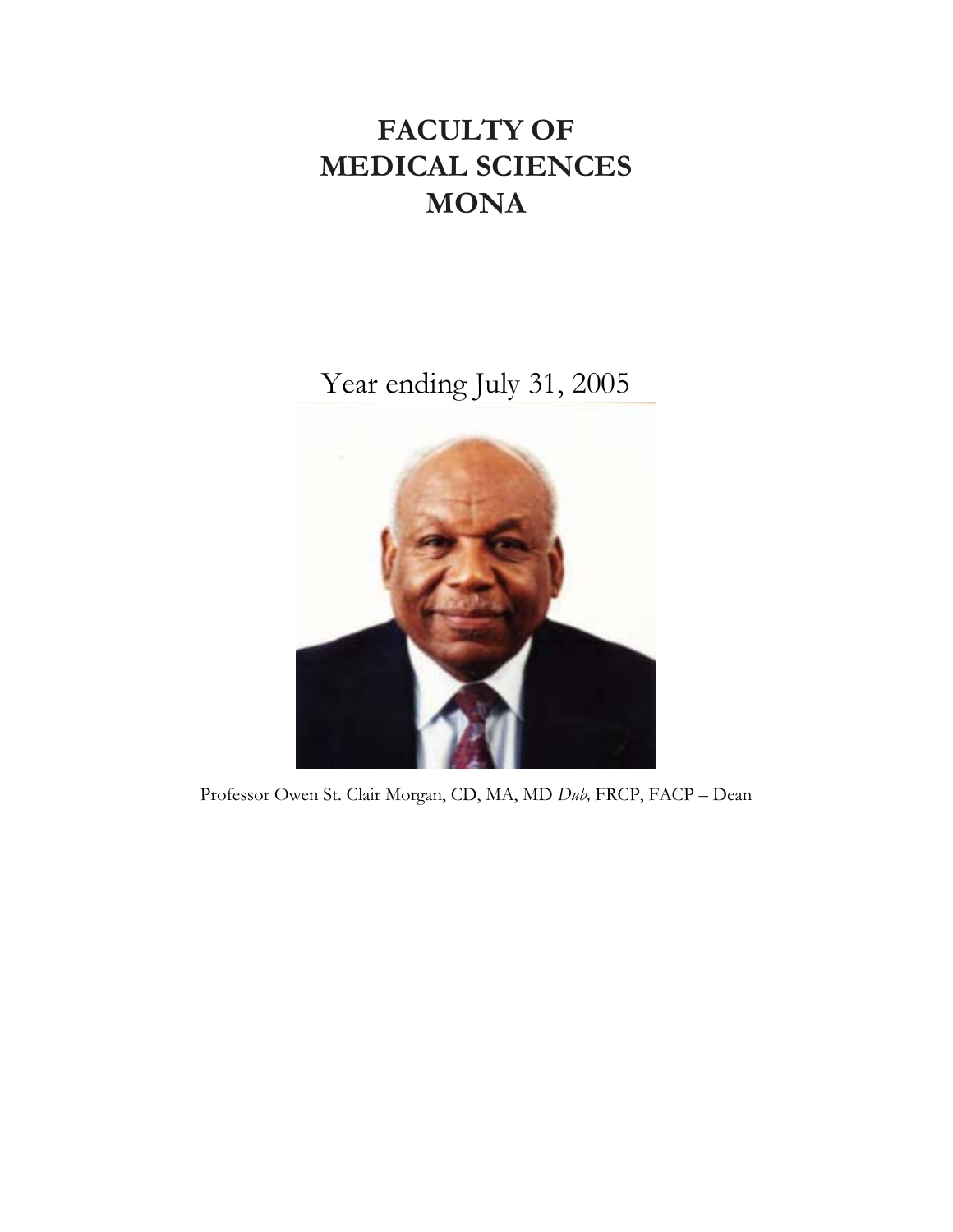# **Dean's Overview**

cademic Year 2004/5 ushered significant policy changes for the Faculty of Medical Sciences with respect to admissions, curriculum development, and physical infrastructure. The philosophy driving such changes was partly economic but also the need for strategic transformation of our operations. The shortfall in the UWI's budget forced the Faculty to re-examine the way it had operated over the years. It was required to contributeJ\$57 million to the income generation effort of the Campus.

For over thirty years the Faculty of Medical Sciences admitted approximately 100 medical students annually. Admission was based on a quota system agreed to by the contributing territories. Jamaica was allocated 55 places. Over the years as staff was increased relative to the number of students, the cost of training at Mona had escalated above that at the St. Augustine Campus. At the start of this academic year, a decision was taken, that after filling places through the quota system, 50 full fee paying places would be offered not only to international students, but also to Jamaicans and other Caribbean nationals. This policy shift netted 44 full fee paying students from Botswana, Jamaica and the rest of the Caribbean.

The decision to merge the University Hospital School of Nursing and the Department of Advanced Nursing Education into the UWI School of Nursing, Mona (UWISON) to offer a generic BSc degree in Nursing yielded significant income and heralded a new era in the training of nurses. 144 students were admitted to this self financing programme.

These two initiatives enabled the Faculty to exceed its income generation target. The Faculty also examined the physical facilities and found that they were inadequate even before the increased student enrollment. A new lecture theatre to accommodate 240 students was built and the capacity of the Preclinical Lecture expanded from 166 to 190. The physiology laboratory was renovated and a number of areas in the Department of Basic Medical Sciences were refurbished to accommodate graduate students.

Our efforts to improve our MB BS curriculum and to achieve harmonization with our sister campuses continued. Challenges for this academic year included achieving agreement on matters such a common entry criteria for Mona and St. Augustine to be adopted by the proposed new school in Barbados, development of a GPA system for the Faculty, and strengthening of on-going assessment in Phase 2 of the programme so that it can be factored into the final examination by year 2007.

# **HIGHLIGHTS AND ACHIEVEMENTS**

In Academic Year 2004/2005, the Faculty attained a number of notable milestones, including:

# **Curriculum and Examinations**

The last cohort under the old MBBS curriculum completed Stage II of the programme and was awarded the Bachelor of Medicine, Bachelor of Surgery Degree (MBBS). The first cohort under the new curriculum will graduate in 2006. Significant developments in the MBBS curriculum were:

an evaluation of Stage I of the new MBBS curriculum was completed and the following recommendations implemented.

. • re-sequencing modules to offer them in blocks thus affording assessment of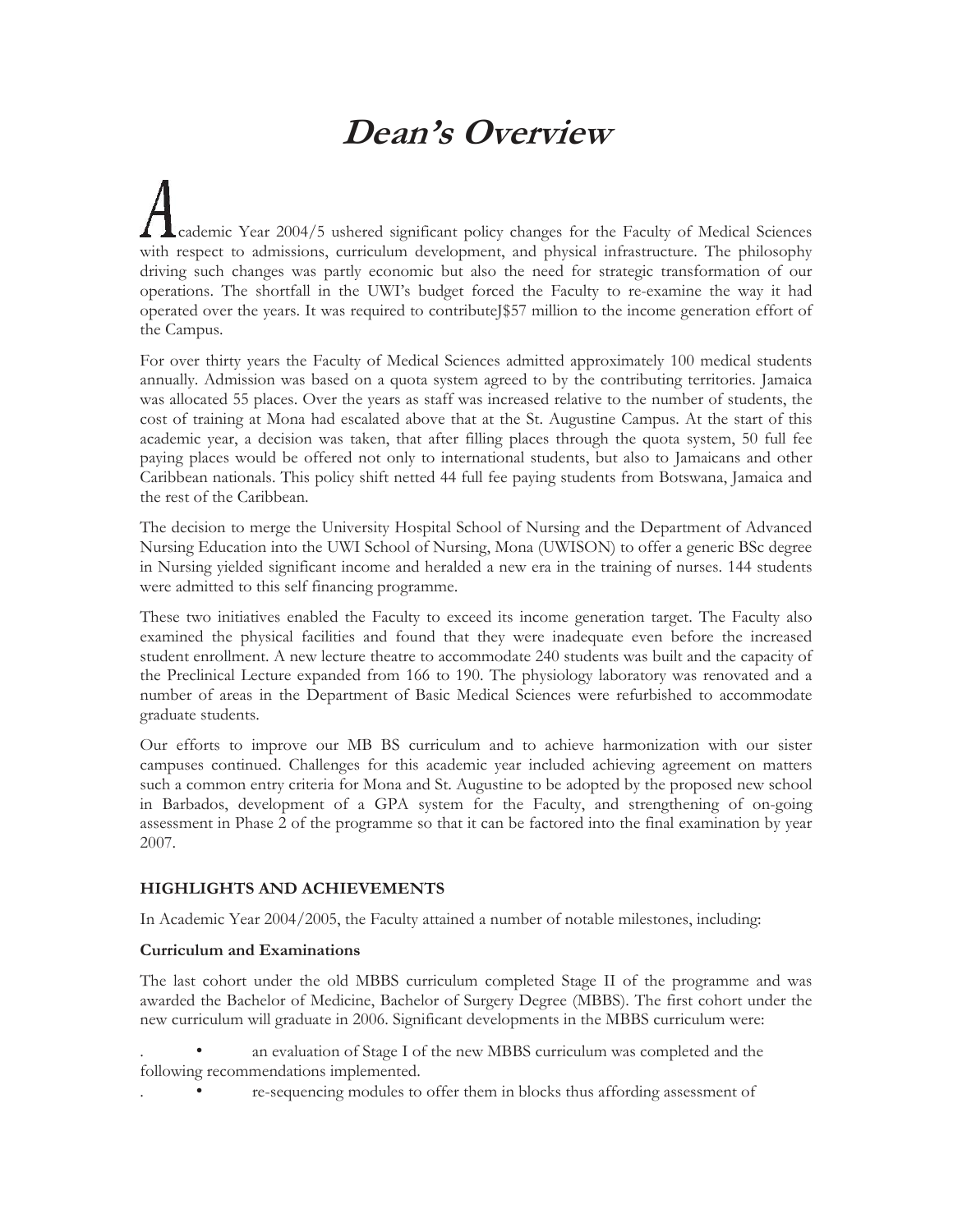individual modules.

- . commencement of the revised Introduction to Medical Practice module.
- establishment of mechanisms to identify weak students earlier and provide remedial training.

. • cross-campus agreement on a common Stage I (BMedSci) examination, the place of continuous assessment in years 4 and 5 and the format of the final MBBS examination.

#### **Increased student intake**

The increased student enrollment through the Full Fee Paying Programme was commenced and provided much needed income for the faculty. It also provided us the opportunity to increase the percentage of qualified applicants admitted.

The demand for nurses worldwide is great. The intake of BSc Nursing students increased under the University of the West Indies School of Nursing (UWISON) representing the merger of the former Department of Advanced Nursing Education and the UHWI School of Nursing. This initiative will enhance the reputation of the UWI as an institution which trains professionals to fulfill the manpower needs of the region.

UWISON undergraduate student population increased from 74 in 2003 – 2004 to 311 in 2004 – 2005. This enrollment includes students at Brown's Town and Excelsior Community Colleges under the aegis of the UWI/TLI collaboration.

# **Facilities**

There had been no significant improvement to the physical plant in the Faculty for several years. The Faculty welcomes the new lecture theatre and the improvements to the pre-clinical lecture theatre and the physiology laboratory during this academic year. There are plans to begin construction of a new building for the Department of Basic Medical Sciences next year.

The expansion of the Accident and Emergency Unit and the construction of the new operating theatres and 8-bed Intensive Care Unit will not only improve patient care but will enhance our teaching programmes. During the 2005-2006 academic year, the Faculty will support the efforts of the UHWI Management to rebuild the hospital and will be attempting to restore facilities such as call rooms, recreation areas and computer stations for its students.

#### **Collaboration and Alliances**

A Memorandum of Understanding was signed with Dr. Chen Thien Yook for him to serve as UWI's representative to recruit medical students from Malaysia. Although the timing was not favorable to meet the entry deadline for the current academic year, it is anticipated that a number of students from Malaysia will join our student body in the Academic Year 2006/2007.

Deans of the Medical Faculties of the University of the West Indies, met on May 6 and 7, 2005 to try to achieve consensus on harmonization of the existing undergraduate medical programme at Mona and St. Augustine and allow for continued improvement of the clinical programmes in Barbados and Nassau, as well as forming a rational basis for the proposed development of a full medical curriculum at the Cave Hill Campus.

The National Institutes of Health (NIH) made a site visit to UWI, Mona on May 2 and 3, 2005 to evaluate the facilities and staff, for external funding to continue observational studies of HIV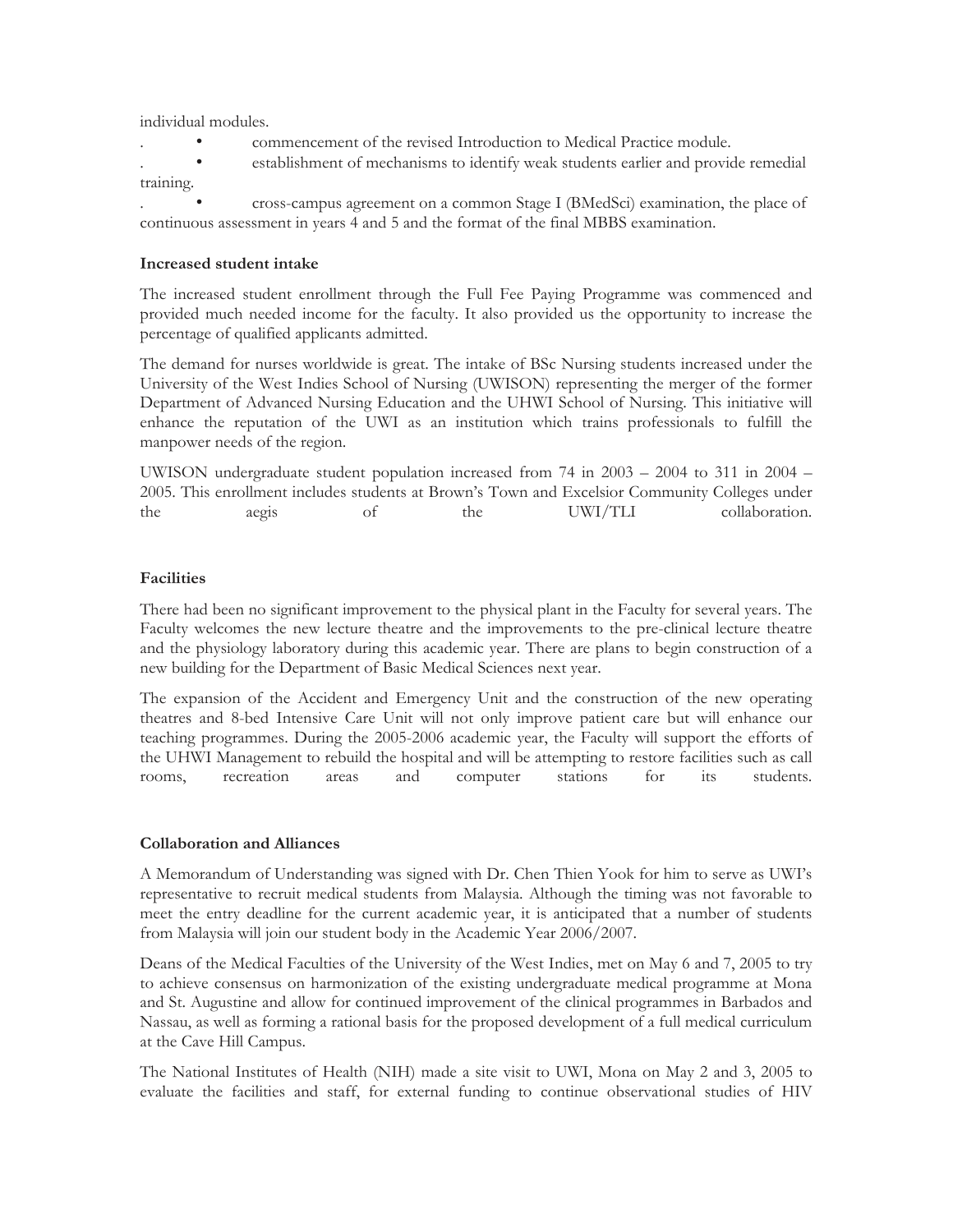infected pregnant women, HIV-exposed infants and HIV-infected children in Greater Kingston, Jamaica.

One of the world's largest pharmaceutical companies, MERCK, is making a significant contribution to the Caribbean Fight Against HIV-AIDS by funding an important survey to be carried out by UWI's HIV/AIDS Response Programme – UWI HARP. The research is intended to help design new strategies in the campaign to encourage earlier diagnosis and treatment of the disease by reducing the prevailing stigma attached to people living with the disease. The new study will be funded by a grant of over J\$4.8 million from both MERCK & Co. INC and its Caribbean subsidiary.

## **Research in Progress**

These are listed in the individual Departmental reports. The Faculty was awarded several clinical trials during the academic year. Professor Celia Christie attracted significant research funds from a trial of the safety and efficacy of Pentavalent Human Reassortant Rotavirus Vaccine in Healthy Infants and in collaboration with Professor Peter Figueroa have been awarded a NIH contract for HIV/AIDS clinical trials in Jamaica. The Faculty intends to develop a reputation for conducting clinical trials. This will enhance the reputation of the UWI and also generate significant income.

#### **Research Grants**

The Faculty attracted over U.S. \$7.5 million in research grants during the academic year. The breakdown of this income is available in individual departmental reports.

#### **Research Output**

The Faculty increased its research output by 23 percent from 104 publicatins in peer-reviewed journals last year to 128 this year. Presentation to local and international conferences increased from 198 to 217. Two hundred and ten (210) full time academic staff are employed to the Faculty of Medical Sciences. The per capita publication rate for the year was therefore 0.6. The research output per department is shown in the table below.

| Department                             | <b>Publications</b> | Conference<br><b>Presentations</b> |  |
|----------------------------------------|---------------------|------------------------------------|--|
| Advanced Nursing Education             | 5                   | 11                                 |  |
| Basic Medical Sciences                 | 11                  | 26                                 |  |
| Community Health & Psychiatry          | 14                  | 24                                 |  |
| Medicine                               | 8                   | 11                                 |  |
| Obstetrics, Gynaecology & Child Health | 35                  | 52                                 |  |
| Pathology                              | 15                  | 20                                 |  |
| Microbiology                           | 11                  | 17                                 |  |
| Surgery, Radiology, Anaesthesia &      | 29                  | 56                                 |  |
| Intensive Care                         |                     |                                    |  |
| <b>TOTAL</b>                           | 128                 | 217                                |  |

#### **Conferences, Workshops and Seminars**

The Faculty hosted several conferences and seminars during academic year 2004/2005 including:

A Research Ethics Conference in association with the University of Miami Bioethics Programme and PAHO held April 28-30, 2005 at the Mona Visitors' Lodge. The theme was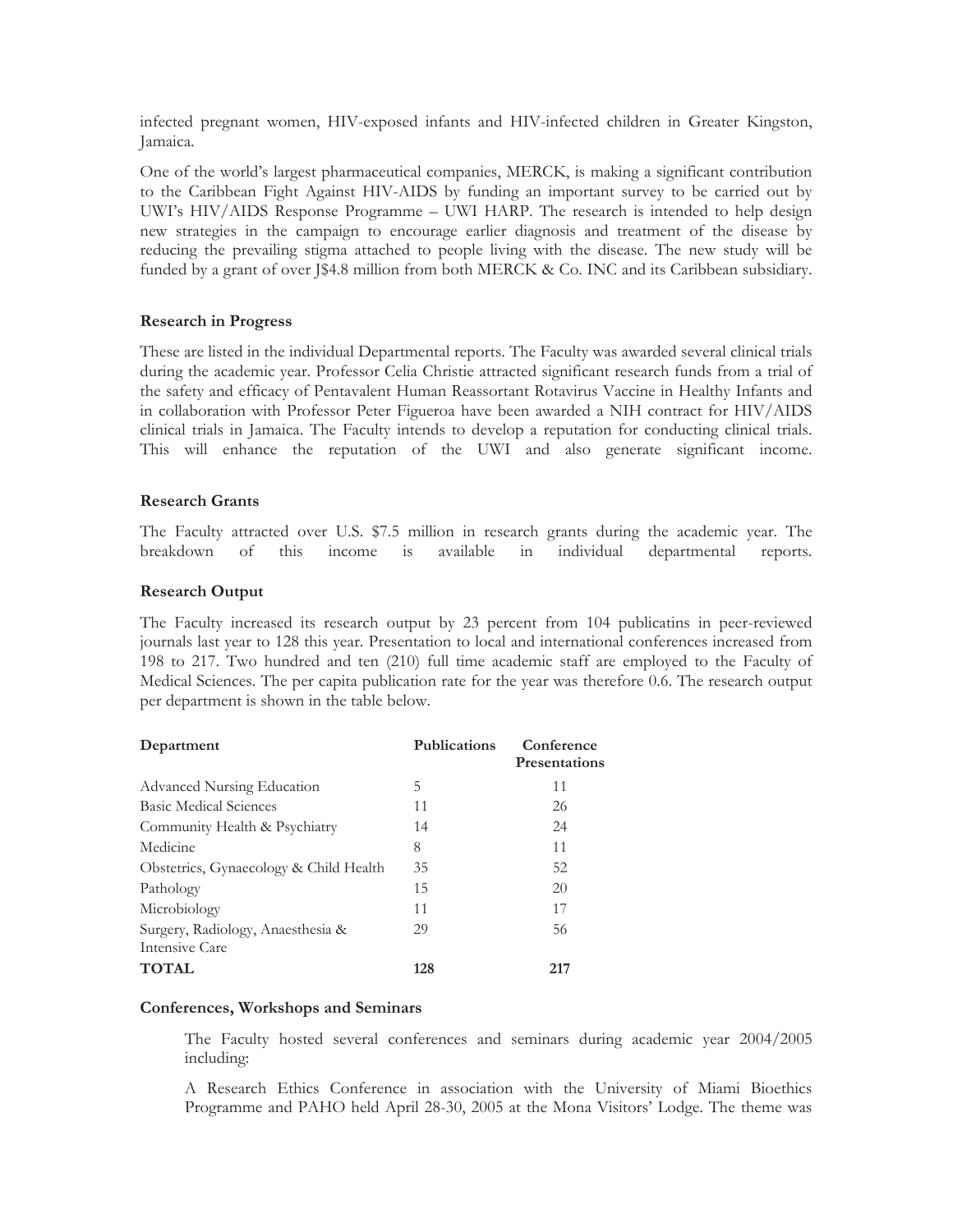"Research Ethics a Global Concern – Regional Solutions." Continuing medical education credits were offered to nurses.

The Annual Nursing Research Conference was held on May 12 and 13, 2005 at the Jamaica Conference Centre under the theme, "Quality Nursing Care through Evidence Based Practice." Dr. Beverly Bonaparte, Professor of Nursing at Medgar Evars College and Fulbright Scholar for academic year 2004/5 delivered the keynote address.

The Faculty of Medical Sciences Annual Research Day was held on November 10 to 12, 2005 under the theme "Violence and Violence Prevention," at the Mona Visitors' Lodge and the Main Medical Lecture Theatre. The opening session featured the Sir Kenneth Standard distinguished lecture by Dr. Rodrigo Guerrero, Coordinator of the Inter-American Coalition on Violence Prevention.

12th International Conference on Human Retrovirology, HTLV and related viruses, held June 22-25, 2005 at the Half Moon Hotel in Montego Bay.

#### **STUDENT ACHIEVEMENTS**

#### **Undergraduate Programme**

The Faculty graduated 116 undergraduate students in Academic Year 2002/2003:

MBBS 90 BSc Nursing 7 Certificate Nursing Education 8 Certificate Nursing Administration 11

Of the 109 candidates of the Class of 2007 sat the Stage I MBBS/BMedSci examination, 102 students were successful in the first attempt; one gained honors with distinctions, and 31, honours.

#### **MBBS Examination Results**

The MBBS examination results for Academic Year 2004/2005 were as follows:

#### **Stage II Part I**

#### **Dates Dist. Hons. Pass Fail**

Pathology/Microbiology May 2005 – – 5 4

#### **Stage II Parts II, III & IV**

Medicine (MD 500) June 2005 – 5 79 2 Surgery (SU 500 ) June 2005 – – 84 1

#### **Obstetrics & Gynaecology**

| $\sqrt{OG}$ 500 |  | 2005 3 6 76 1 |
|-----------------|--|---------------|
|-----------------|--|---------------|

#### **Prizes Awarded**

The following students were awarded Stage II Part I prizes for